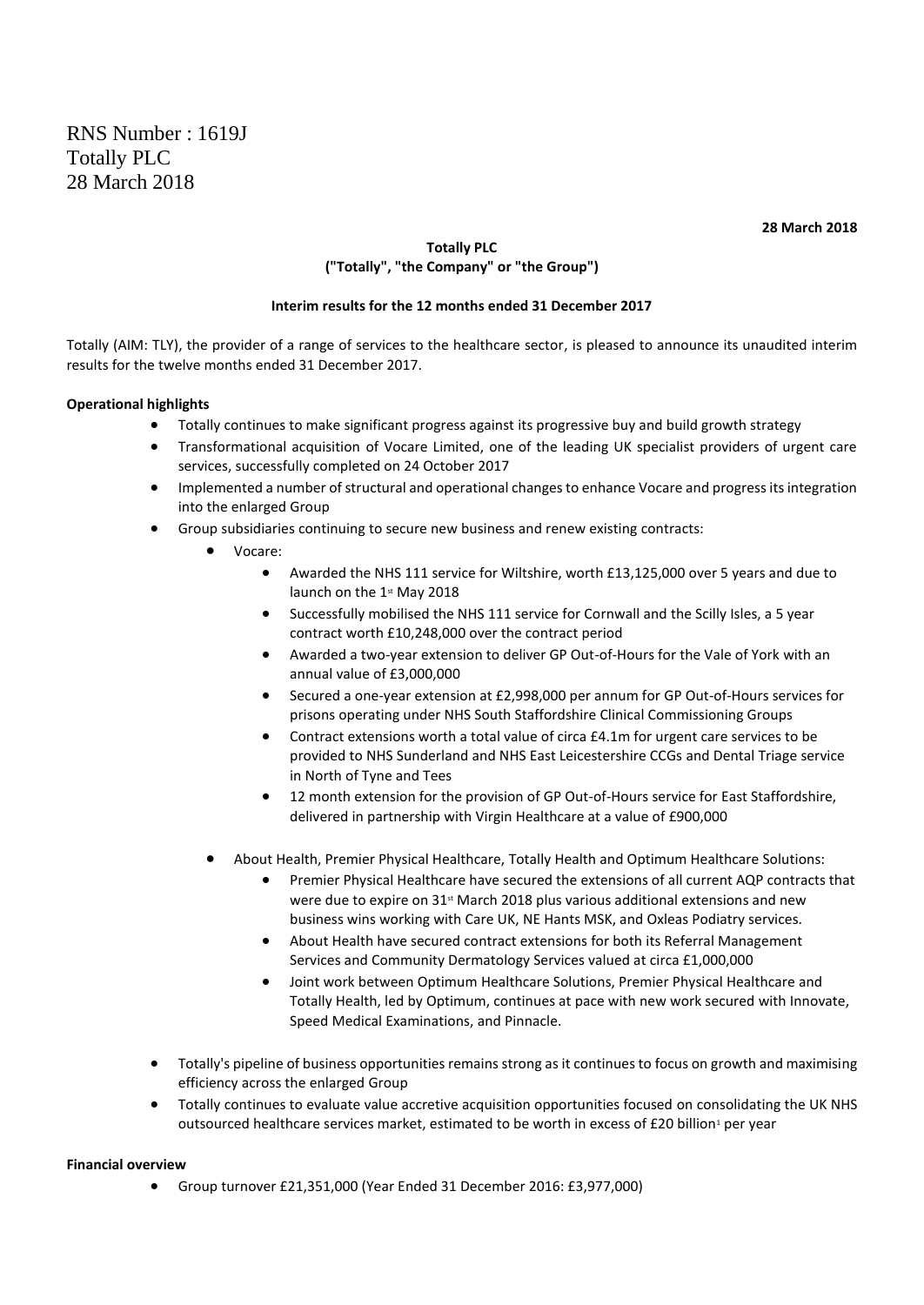- Gross profit £5,628,000 (Year Ended 31 December 2016: £1,377,000)
- Cash at Bank £11,307,000 (31 December 2016: £998,000)
- EBITDA profit before exceptional costs £15,000 (Year Ended 31 December 2016: EBITDA loss £1,159,000)
- EBITDA loss including exceptional costs £1,053,000 (Year Ended 31 December 2016: EBITDA loss £1,653,000)

<sup>1</sup> Centre for Health and the Public Interest: The contracting NHS - can the NHS handle the outsourcing of clinical services? (2015)

## **Change of Accounting Year End**

As previously announced, Totally's Board resolved to change the Group's accounting reference date to 31 March. This change aligns the Group's accounting reference period with that of Vocare and the NHS and will allow comparability of Group reporting across future periods.

Following on from the publication of the interim results for the six months ended 30 June 2017 on 29 September 2017, the interim results published today incorporate the unaudited interim results for the six months ended 31 December 2017 and include the impact of the acquisition of Vocare Limited in the period from 24 October 2017, being the date of completion of the acquisition.

As a result of this change the Group's future reporting calendar is as follows:

- publication of audited accounts for the 15 month period to 31 March 2018 by 30 September 2018. This financial information will include the impact of the Acquisition in the period from the date of completion of the transaction; and
- publication of unaudited interim accounts for the six months ended 30 September 2018 by 31 December 2018.

Thereafter annual and interim reports will be published each year for the 12 months to 31 March and the six months to 30 September, respectively.

### **Chairman's Statement**

I am pleased to present interim results for what has been a transformational period for the Group. We delivered on our intention to complete a major strategic acquisition as part of our buy and build strategy to consolidate the fragmented out of hospital healthcare market. The oversubscribed placing and open offer which raised approximately £18m in March 2017 was intended to secure this acquisition target before the half year, however, notwithstanding some frustration due to delays in the acquisition and the due diligence process, we completed the transaction on 24 October 2017.

The acquisition of Vocare brings significant scale and diversity to Totally and, with the release of the new Integrated Urgent Care requirements by NHS England, offers a significant opportunity for the enlarged Group. We now enter a period of consolidation and operational focus to enable the continued delivery of earnings enhancing milestones. Whilst the acquisition of Vocare has not been without its challenges, we remain committed to building a profitable platform for growth and our vision of establishing Totally as the leading out of hospital services provider and in turn delivering value to our shareholders. Our overall cash management has been excellent and we closed the year to 31 December 2017 with £11.3m cash in the bank.

Our existing core business has performed well with encouraging new contract wins. We remain confident that the new platform for business that we have created will deliver significant opportunities to support the NHS in the provision of improved out of hospital care.

I would like to take this opportunity to thank all members of the Board and stakeholders for their continued support over the last twelve months which have been pivotal in positioning the Group for future growth. Our strategy going forward remains unchanged and we will continue to focus on both organic growth and, where appropriate, acquisitions which will complement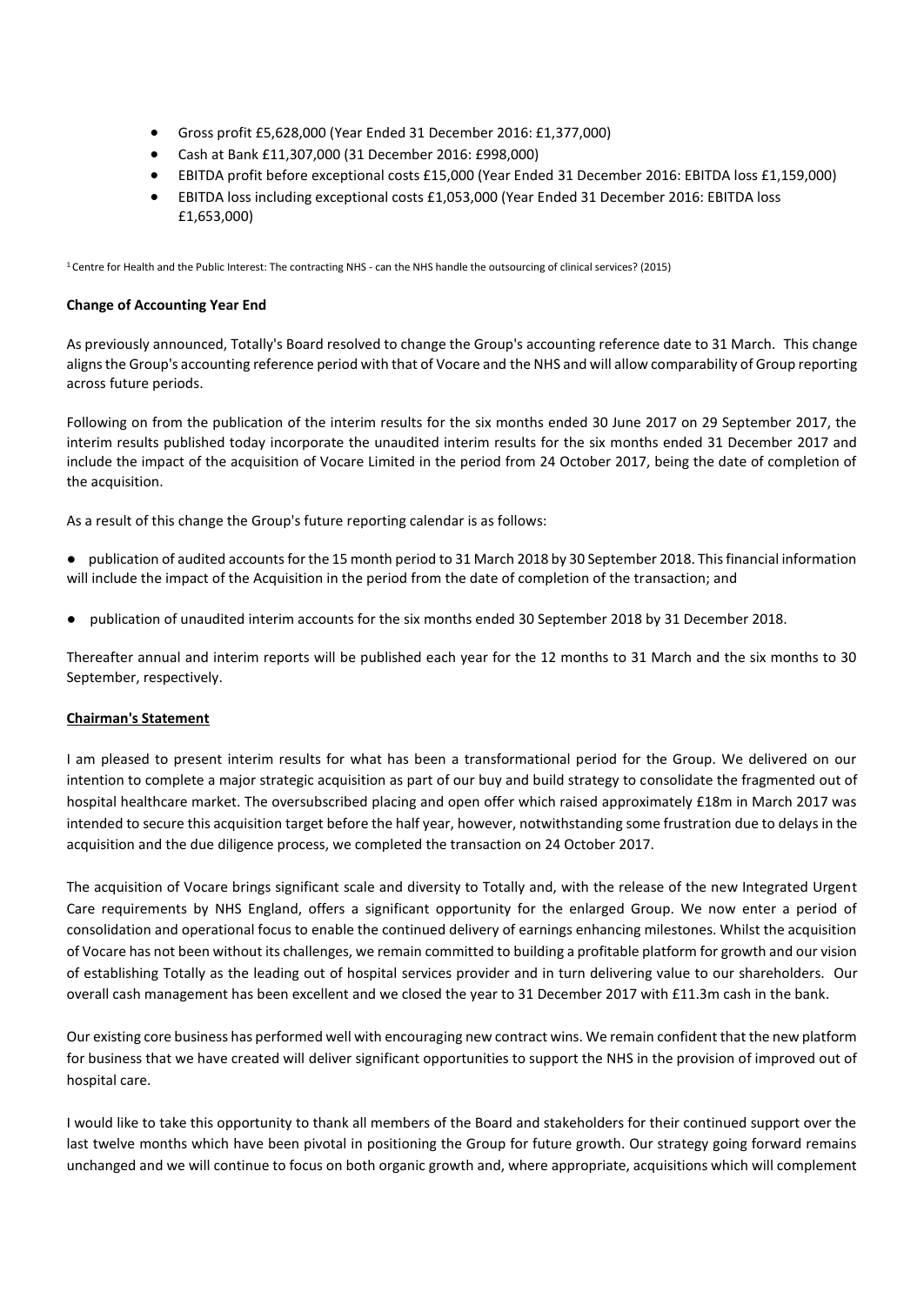our existing businesses and service offering. We look forward to updating the market in due course with further developments and progress within the Group.

**Bob Holt Chairman 28 March 2018**

#### **Operational Review**

Over the course of the year we have focused a great deal of effort on strengthening the positioning of the Group in order to be well-placed to take significant market share of the urgent care space, working in partnership with the NHS. This is an area of strategic importance in the healthcare sector, particularly following the Integrated Urgent Care Service specification published by the NHS in August 2017<sup>2</sup>. The NHS is now completely reviewing its approach to urgent care with the aim to provide care closer to people's homes and help tackle the rising pressures on all urgent care services (primary and hospital) and emergency admissions.

With this in mind, myself and the Board were thrilled that during the second half of the year we were able to realise a transformational acquisition which has brought into the Group one of the biggest providers of integrated urgent care in the UK and with it, clear strategic and financial benefits. I am very pleased with the progress we have made on integrating Vocare into the enlarged Group and the efforts made across the business in implementing a number of planned structural and operational changes to ensure it is best positioned for growth.

Our existing businesses have performed well, winning a number of new and renewed contracts demonstrating their continued commitment to service delivery and their strong relationships with our partners in both the public and private sector health care markets.

Across the Group, our priority remains securing high-quality contracts with clear and sustainable margins and ensuring we provide a first-class service. As the outsourced healthcare market continues to evolve I am confident that our enhanced service offering and national footprint places us in a strong position to benefit and capitalise on the opportunities we begin to see emerging.

Finally, I would like to thank our shareholders for their ongoing support and all our employees who are dedicated and committed not only to our Group vision but also, most importantly, to delivering a quality service that meets the standards and requirements of our customers and patients.

**Wendy Lawrence Chief Executive Officer 28 March 2018**

<sup>2</sup> <https://www.england.nhs.uk/wp-content/uploads/2014/06/Integrated-Urgent-Care-Service-Specification.pdf>

#### **Financial Review**

During 2017 the Group continued to progress with the integration of acquired businesses to support and sustain our continued growth. We are focused on creating a robust platform for future growth and unlocking the potential of the combined businesses.

The anticipated and significant acquisition of Vocare Limited was completed in the final quarter of 2017. The acquisition provides the platform for significant future opportunities in urgent care. Our portfolio companies have combined business development resources to deliver integrated and collaborative bids. In addition, we continue to realise synergies across the business, for example Totally Health's clinical coaching resource has been used in other parts of the business to support employees return to work, Premier and Optimum have combined forces to deliver services and optimise use of resource.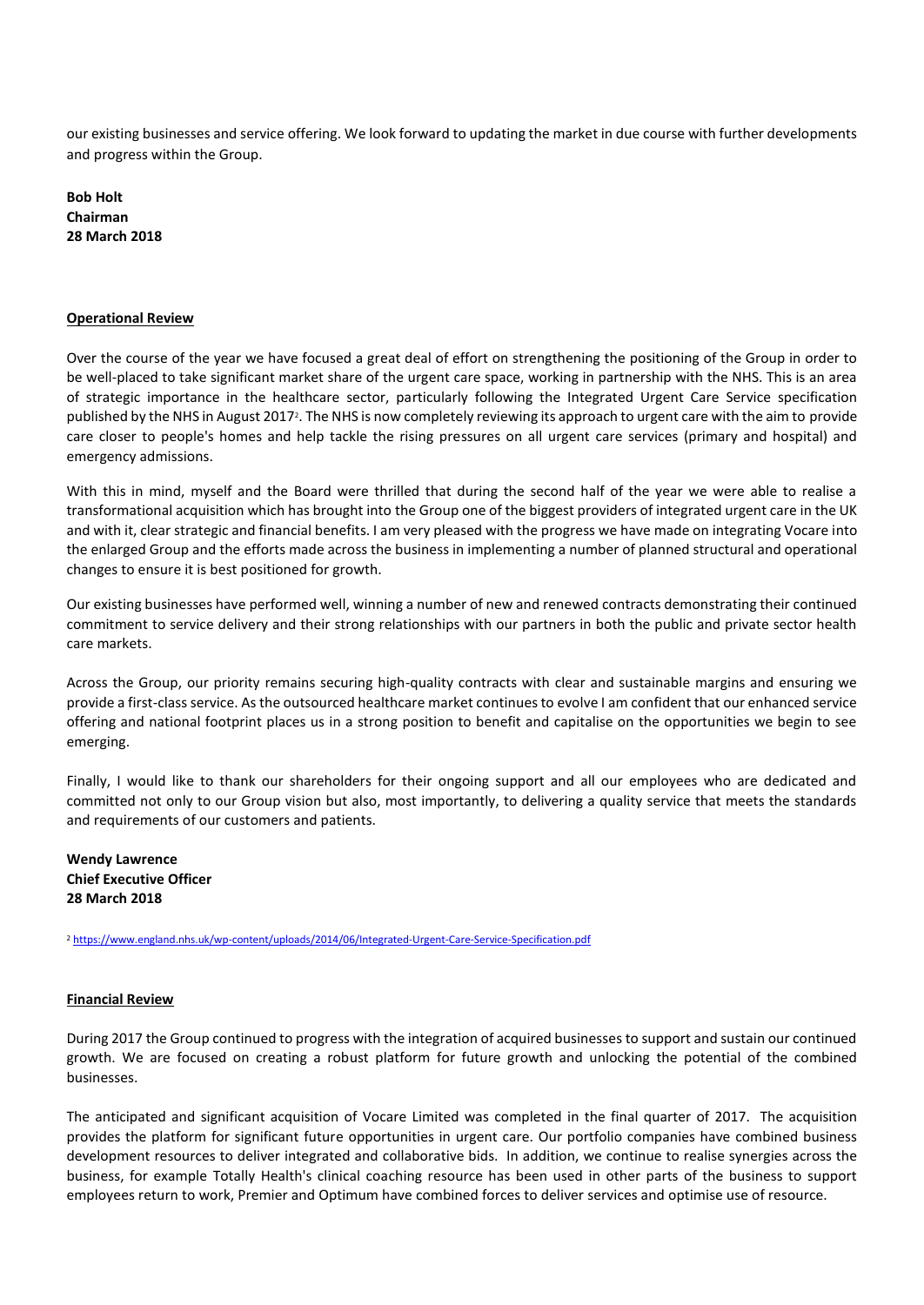The consolidation of the subsidiaries is delivering access to many opportunities to reduce cost and unlock value through better use of resource. During the next twelve to eighteen months the organisational structures will be improved, systems and processes will continue to be developed and resource will be consolidated.

The accounting reference date was changed to March to align with the NHS financial year. In addition, most of our acquired companies have a financial year end of March. As such, the financial accounts below, although showing twelve months' worth of figures, are unaudited and not the Company's final year end. The Company will report on the 15 months to 31 March 2018 before 30 September 2018.

The twelve month period showed turnover of £21,351,000 (2016: £3,977,000) and a loss of £2,061,000 (Year ended 31 December 2016: £1,516,000). The loss for the period includes £1,176,000 of acquisition related costs and £292,000 in connection with a fair value adjustment of deferred consideration on previous acquisitions made. The loss before tax to 31 December 2017 includes an amortisation charge of £494,000 relating to intangible assets (Year ended 31 December 2016: £645,000).

**Lisa Barter Finance Director 28 March 2018**

### **For further information please contact:**

| <b>Totally plc</b>                                                   | 020 3866 3335 |
|----------------------------------------------------------------------|---------------|
| Wendy Lawrence, Chief Executive<br>Bob Holt, Chairman                |               |
| Allenby Capital Limited (Nominated Adviser & Joint Corporate Broker) | 020 3328 5656 |
| Nick Athanas<br>Virginia Bull<br>Liz Kirchner                        |               |
| <b>Cenkos Securities Plc (Joint Corporate Broker)</b>                | 020 7397 8900 |
| <b>Bobbie Hilliam</b>                                                |               |
| <b>Yellow Jersey PR</b>                                              |               |
| Georgia Colkin<br>Joe Burgess<br>Henry Wilkinson                     | 07769 325 254 |

### **Interim Consolidated Income Statement**

For the twelve months ended 31 December 2017

\* The Group's 2017 unaudited interim results include the impact of Vocare Limited from the date of the completion of the acquisition, being 24 October 2017, and the financial performance from the other operating subsidiaries for the full period.

| <b>Note</b> | <b>Twelve months</b> | Year ended 31   |
|-------------|----------------------|-----------------|
|             | ended to 31          | <b>December</b> |
|             | <b>December</b>      | $2016**$        |
|             | $2017*$              |                 |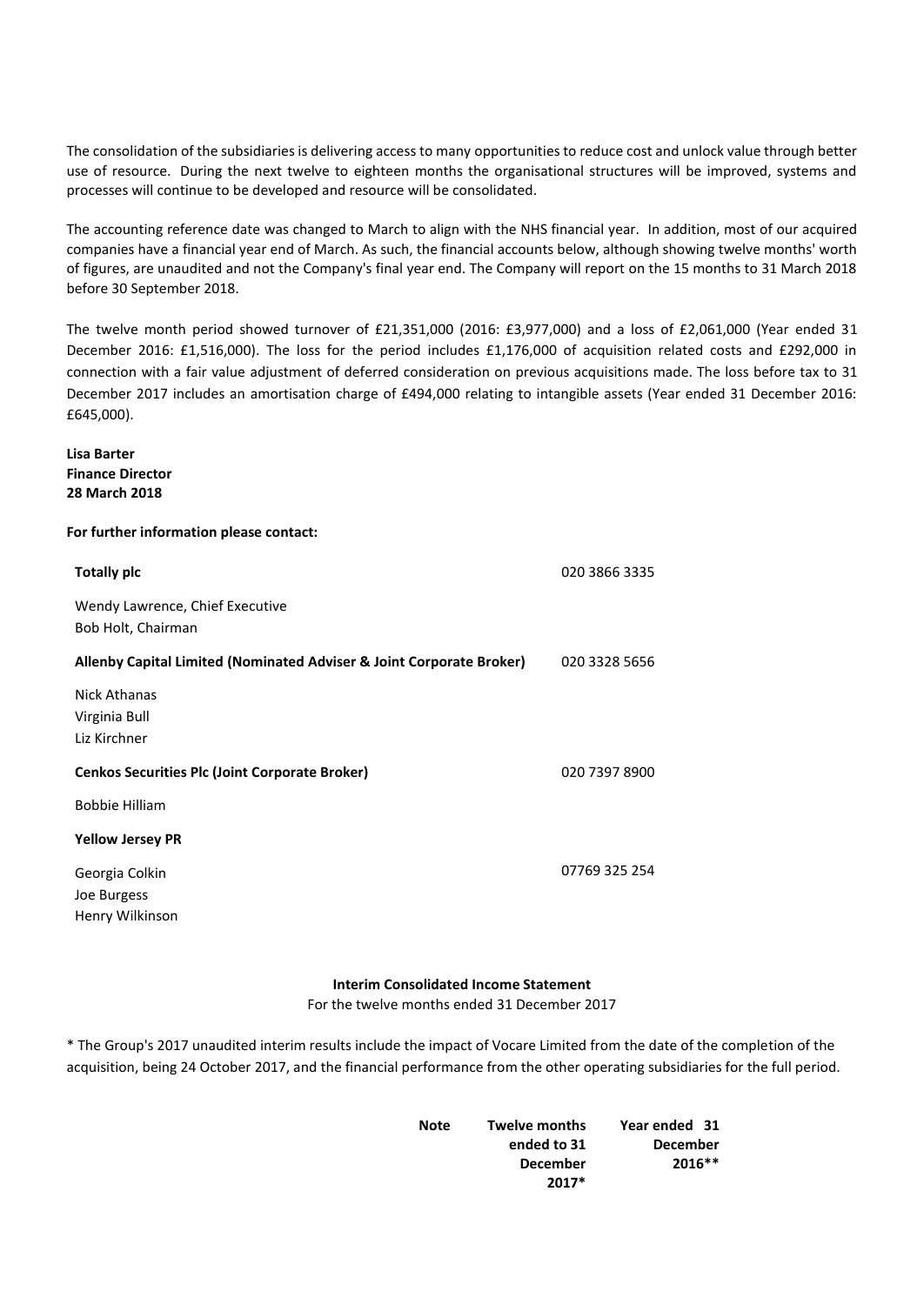|                                                                       |   | (Unaudited) | (Audited) |
|-----------------------------------------------------------------------|---|-------------|-----------|
|                                                                       |   | £000        | £000      |
|                                                                       |   |             |           |
| Revenue                                                               |   | 21,351      | 3,977     |
| Cost of sales                                                         |   | (15, 723)   | (2,600)   |
| <b>Gross profit</b>                                                   |   | 5,628       | 1,377     |
| Administrative expenses                                               |   | (5,613)     | (2,536)   |
| <b>Exceptional items</b>                                              |   | (1,068)     | (494)     |
| Loss before interest, tax and depreciation                            |   | (1,053)     | (1,653)   |
| Depreciation                                                          |   | (243)       | (24)      |
| Amortisation                                                          |   | (494)       | (645)     |
| <b>Operating loss</b>                                                 |   | (1,790)     | (2, 322)  |
| Finance income                                                        | 5 |             | 830       |
| Finance costs                                                         | 5 | (292)       |           |
| Loss before taxation                                                  |   | (2,082)     | (1, 492)  |
| Income tax                                                            |   | 21          | (24)      |
| Loss from continuing operations                                       |   | (2,061)     | (1,516)   |
| Loss attributable to the equity shareholders of the<br>parent company |   | (2,061)     | (1, 516)  |
| <b>Earnings per share (Note 2)</b>                                    |   |             |           |
| <b>Basic and diluted: Pence</b>                                       |   |             |           |
| Continuing operations                                                 |   | (5)         | (8)       |

\*\* The Group's 2016 annual financial results include the financial performance of Totally plc and Totally Health for the full year, the nine months from April to December 2016 for Premier Physical Healthcare Limited and six and half months from mid-June to December 2016 for About Health Limited.

The accompanying notes form part of the unaudited interim report.

**Interim Consolidated Statement of Changesin Equity** For the twelve months ended 31 December 2017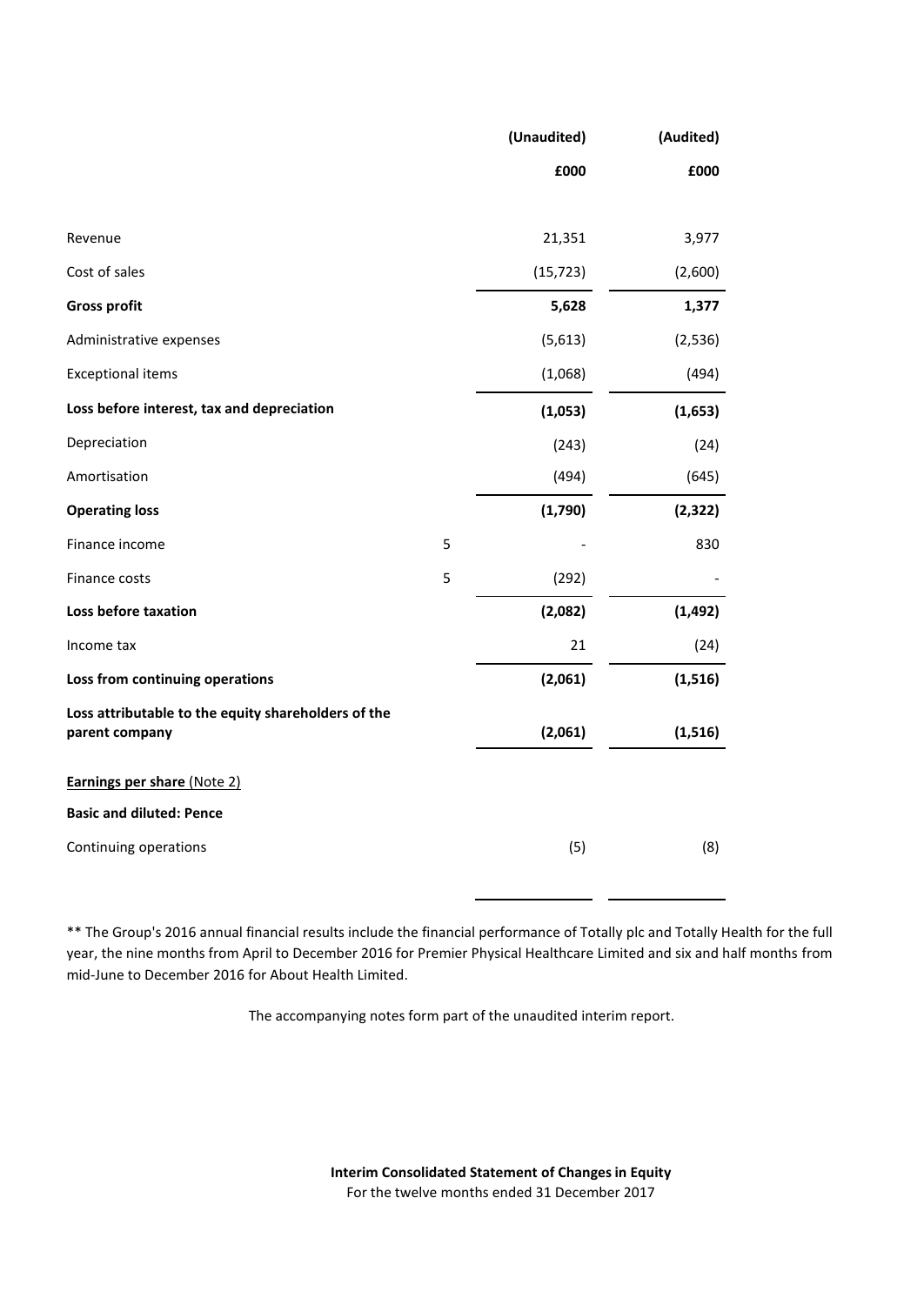|                                                        | <b>Share</b><br>capital | <b>Share</b><br>premium<br>account | <b>Profit and loss</b><br>account | <b>Equity</b><br>shareholders'<br>funds |
|--------------------------------------------------------|-------------------------|------------------------------------|-----------------------------------|-----------------------------------------|
|                                                        | £000                    | £000                               | £000                              | £000                                    |
| At 1 January 2016 (Audited)                            | 3,055                   | 4,534                              | (7,097)                           | 492                                     |
| Comprehensive loss for the year (Audited)              |                         |                                    | (1, 516)                          | (1, 516)                                |
| Issue of share capital (Audited)                       | 1,002                   | 5,120                              |                                   | 6,122                                   |
| Credit on issue of warrants and options (Audited)      |                         |                                    | 25                                | 25                                      |
| Deferred shares buy-back (Audited)                     | (2,055)                 |                                    | 2,055                             |                                         |
| Share premium cancellation (Audited)                   |                         | (9,645)                            | 9,645                             |                                         |
| At 31 December 2016 (Audited)                          | 2,002                   | 9                                  | 3,112                             | 5,123                                   |
| At 1 January 2017 (Audited)                            | 2,002                   | 9                                  | 3,112                             | 5,123                                   |
| Comprehensive loss for the year (Unaudited)            |                         |                                    | (2,061)                           | (2,061)                                 |
| Issue of share capital (Unaudited)                     | 3,977                   | 16,399                             |                                   | 20,376                                  |
| Credit on issue of warrants and options<br>(Unaudited) |                         |                                    | 33                                | 33                                      |
| At 31 December 2017 (Unaudited)                        | 5,979                   | 16,408                             | 1,084                             | 23,471                                  |

The accompanying notes form part of the unaudited interim report

# **Interim Consolidated Statement of Financial Position** As at 31 December 2017

|                           | 31 December<br>2017 | 31 December<br>2016 |
|---------------------------|---------------------|---------------------|
|                           | (Unaudited)         | (Audited)           |
|                           | £000                | £000                |
| <b>Non-Current Assets</b> |                     |                     |
| Intangible fixed assets   | 27,547              | 12,669              |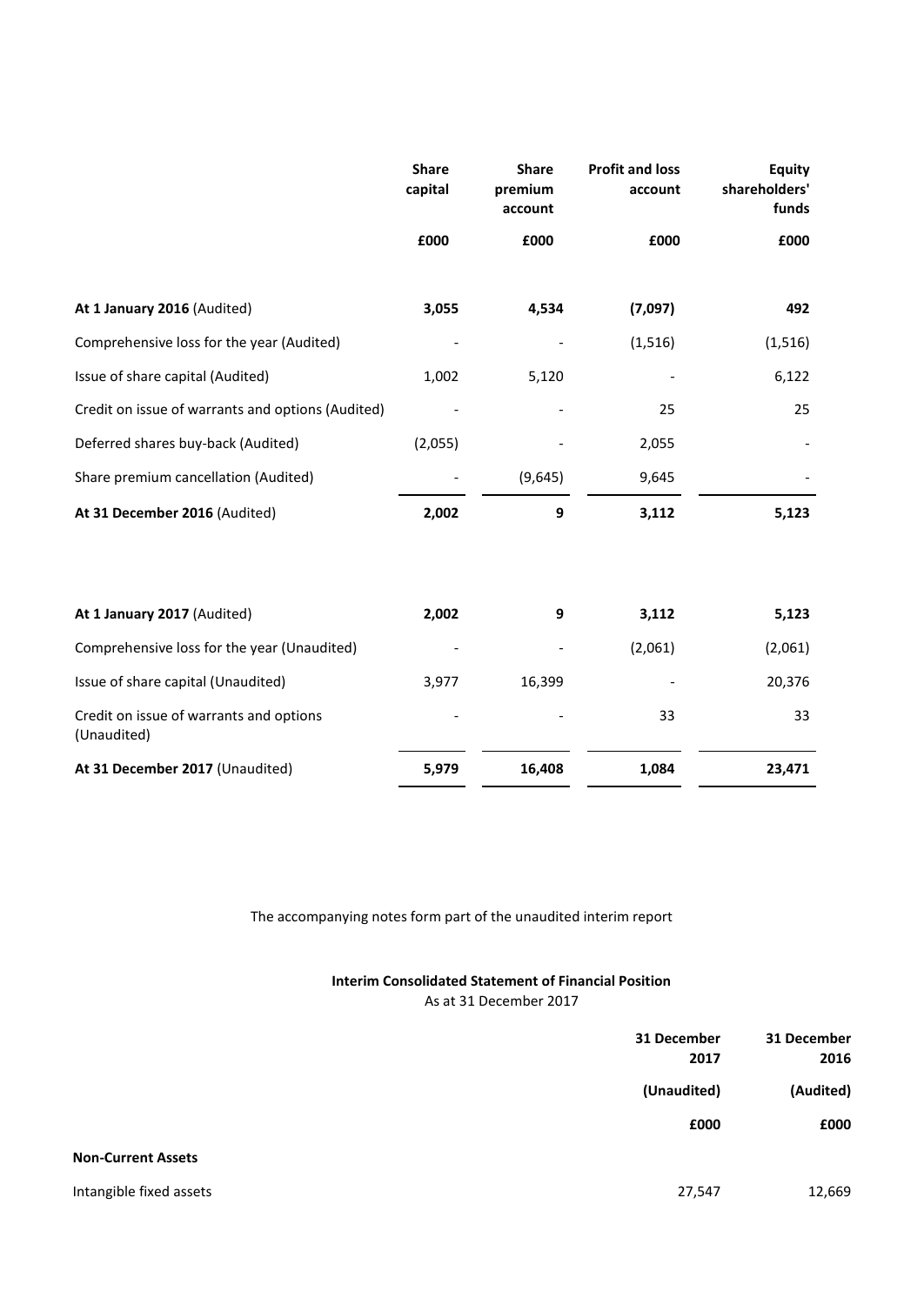| Fixed assets                       | 1,674     | 95        |
|------------------------------------|-----------|-----------|
|                                    | 29,221    | 12,764    |
| <b>Current Assets</b>              |           |           |
| Inventory                          | 101       | 6         |
| Trade and other receivables        | 9,752     | 2,047     |
| Cash and cash equivalent           | 11,307    | 998       |
|                                    | 21,160    | 3,051     |
| <b>Total Assets</b>                | 50,381    | 15,815    |
| <b>Current Liabilities</b>         |           |           |
| Trade and other payables           | (17, 244) | (922)     |
| Corporation tax                    | (390)     |           |
| Borrowings / Invoice discounting   | (67)      | (62)      |
| Deferred acquisition consideration | (1,714)   | (1,641)   |
|                                    | (19, 415) | (2,625)   |
| <b>Long Term Liabilities</b>       |           |           |
| Deferred acquisition consideration | (7, 440)  | (8,018)   |
| Borrowings                         | (15)      | (15)      |
| Other payables                     | (26)      | (25)      |
| Deferred tax                       | (14)      | (9)       |
|                                    | (7, 495)  | (8,067)   |
| <b>Total Liabilities</b>           | (26, 910) | (10, 692) |
| <b>Net Current Assets</b>          | 1,745     | 426       |
|                                    |           |           |
| <b>Net Assets</b>                  | 23,471    | 5,123     |
|                                    |           |           |
| <b>Shareholders' Equity</b>        |           |           |
| Share capital                      | 5,979     | 2002      |
| Share premium account              | 16,408    | 9         |
| Retained earnings                  | 1,084     | 3,112     |
| <b>Equity shareholders' funds</b>  | 23,471    | 5,123     |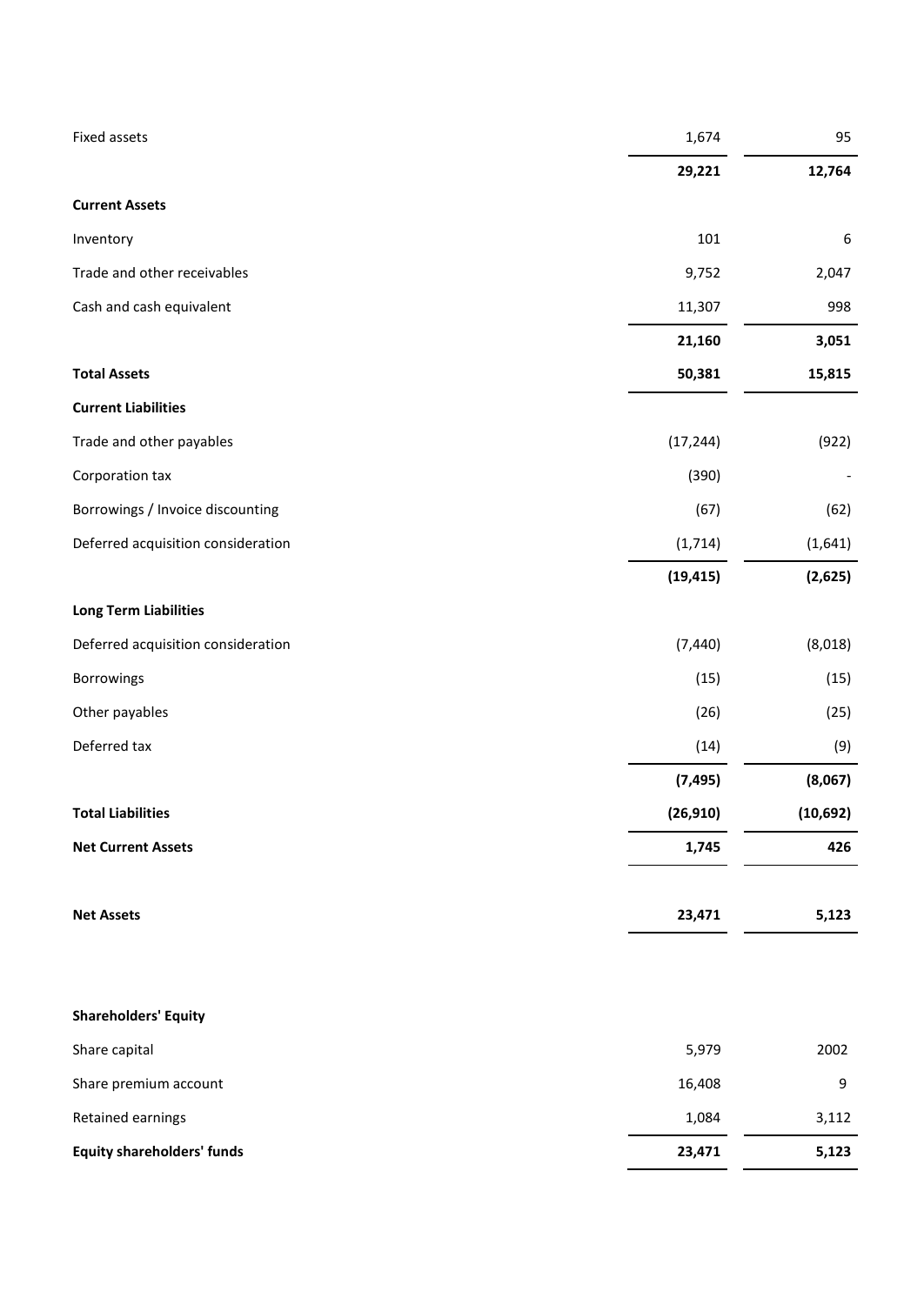# The accompanying notes form part of the unaudited interim report

# **Interim Consolidated Cash Flow Statement**

For the twelve months ended 31 December 2017

|                                                     | Note | Year ended<br>31 December<br>2017 | Year ended 31<br>December 2016 |
|-----------------------------------------------------|------|-----------------------------------|--------------------------------|
|                                                     |      | (Unaudited)                       | (Audited)                      |
|                                                     |      | £000                              | £000                           |
| Cash flow from operating activities:                |      |                                   |                                |
| Loss for the period                                 |      | (2,061)                           | (1, 516)                       |
| Adjustments for:                                    |      |                                   |                                |
| Options and warrants charge                         |      | 33                                | 25                             |
| Amortisation and depreciation                       |      | 737                               | 669                            |
| Tax (income) / expense recognised in profit or loss |      | (21)                              | 24                             |
| Gain on derecognition of contingent consideration   |      | (154)                             |                                |
| Fair value adjustments                              |      | (153)                             |                                |
| Finance income                                      | 5    |                                   | (830)                          |
| Finance costs                                       | 5    | 289                               |                                |
| Movements in working capital:                       |      |                                   |                                |
| Movement in inventory                               |      | (1)                               |                                |
| Movement in trade and other receivables             |      | 657                               | (503)                          |
| Movement in trade and other payables                |      | (2, 465)                          | (25)                           |
| Cash generated from operations                      |      | (3, 139)                          | (2, 156)                       |
| Income tax paid                                     |      | (18)                              | (51)                           |
| Net cash flows from operating activities            |      | (3, 157)                          | (2, 207)                       |
| Cash flow from investing activities:                |      |                                   |                                |
| Purchase of property, plant and equipment           |      | (181)                             | (34)                           |
| Development of intangible assets                    |      | (64)                              | (495)                          |
| Deferred consideration payment                      |      | (2,062)                           |                                |
| Accrued preference shares interest paid             |      | (18)                              |                                |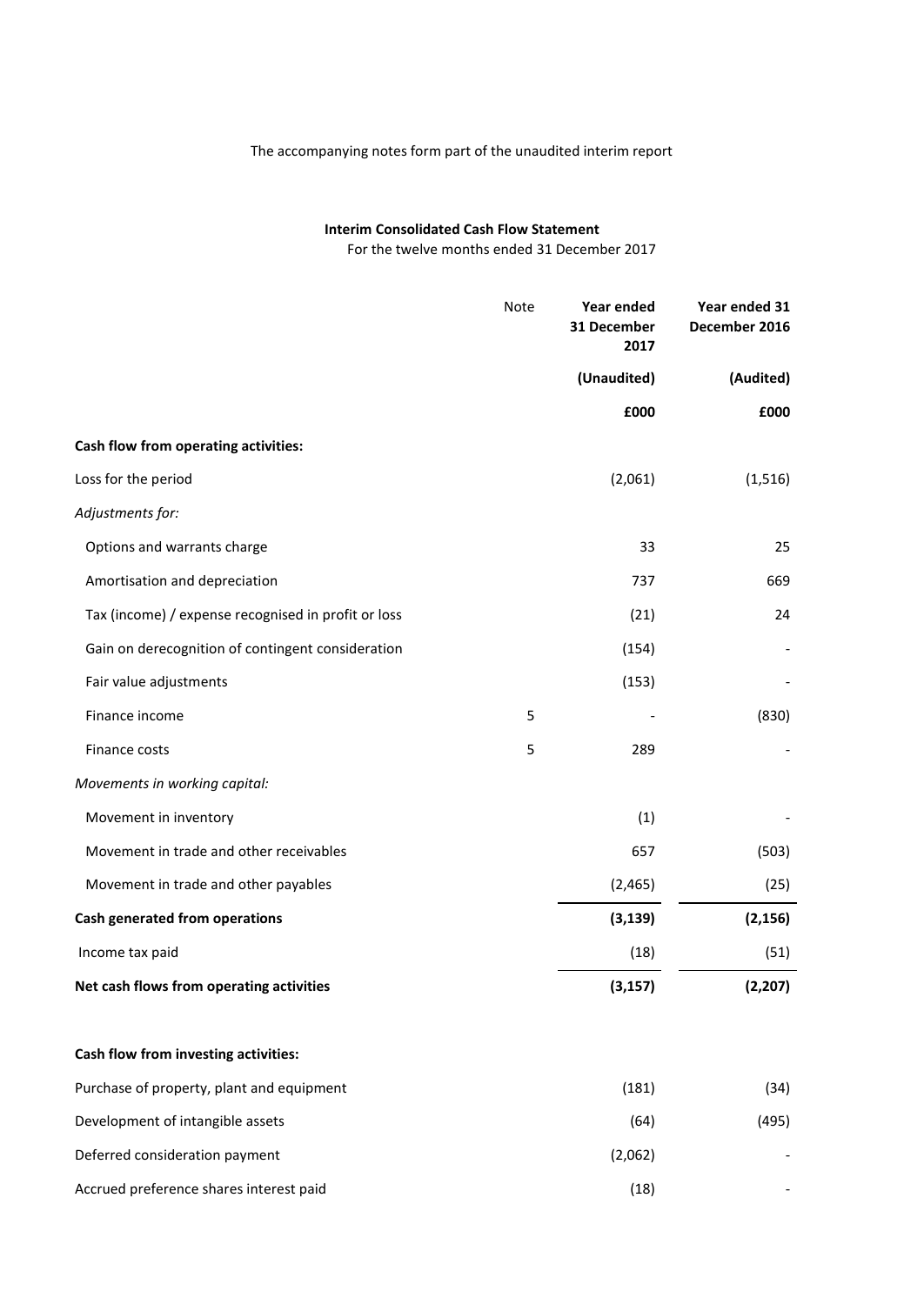| Acquisition of subsidiary                            | (12, 676) | (2,978)  |
|------------------------------------------------------|-----------|----------|
| Cash acquired on acquisition of subsidiary           | 11,816    | 222      |
| Net cash flows from investing activities             | (3, 185)  | (3, 285) |
| Cash outflow before financing                        | (6, 342)  | (5, 492) |
|                                                      |           |          |
| Cash flow from financing activities:                 |           |          |
| Issue of share capital, net                          | 16,646    | 6,122    |
| Borrowings/invoice discounting increase              | 11        | 19       |
| Finance lease payments                               | (6)       | (10)     |
| Net cash flow from financing activities              | 16,651    | 6,131    |
|                                                      |           |          |
| Net increase in cash and cash equivalents            | 10,309    | 639      |
| Cash and cash equivalents at beginning of the period | 998       | 359      |
| Cash and cash equivalents at end of the period       | 11,307    | 998      |

The accompanying notes form part of the unaudited interim report

**Notes to the Interim Results**

# **1. Basis of preparation**

Totally plc is a public limited company incorporated in the United Kingdom under the Companies Act 2006 (registration number: 3870101). The Company's ordinary shares are admitted to trading on the AIM market of the London Stock Exchange ("AIM").

The Group's principal activities in the period under review have been the provision of innovative and consolidatory solutions to the healthcare sector, which are provided by the Group's wholly owned subsidiaries, Totally Health Limited, Premier Physical Healthcare Limited, About Health Limited, Optimum Sports Performance Centre Limited and Vocare Limited.

In November 2017 the Company changed its accounting reference date from 31 December to 31 March.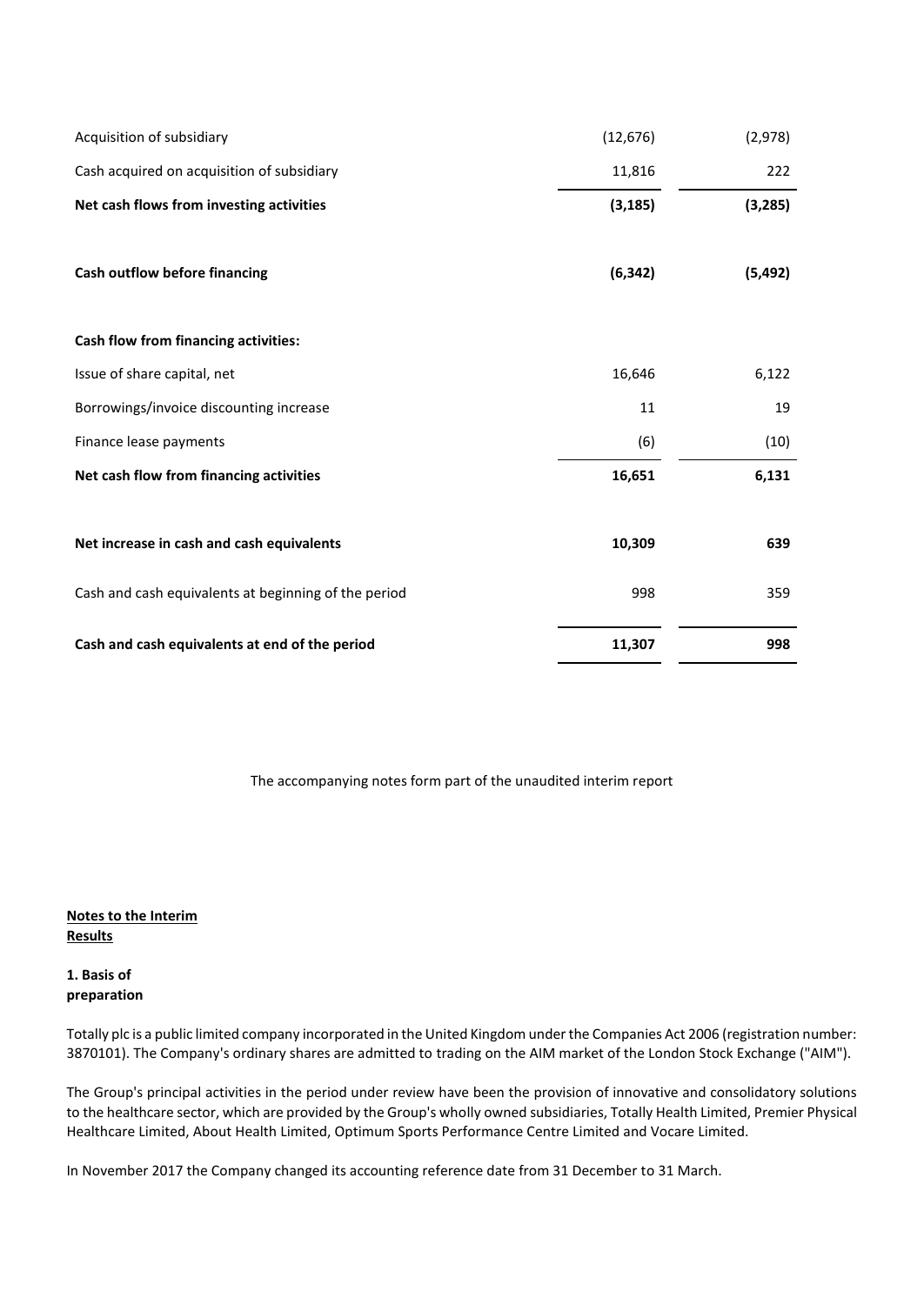The Group's interim report and accounts for the twelve months ended 31 December 2017 have been prepared using the recognition and measurement principles of International Financial Reporting Standards and Interpretations as endorsed by the European Union (collectively "Adopted IFRS").

These condensed consolidated interim financial statements for the twelve months ended 31 December 2017 have been prepared in accordance with the AIM Rules for Companies and should be read in conjunction with the annual financial statements for the year ended 31 December 2016, which have been prepared in accordance with IFRS as adopted by the European Union. The interim report and accounts do not include all the information and disclosures required in the annual financial statements.

The interim report and accounts have been prepared on the basis of the accounting policies set out in the Group's December 2016 Annual Report and Accounts and on the basis of the principal accounting policies that the Group expects to apply in its financial statements for the period ending 31 March 2018.

The interim report and accounts do not comprise statutory accounts within the meaning of section 434 of the Companies Act 2006. These condensed consolidated interim financial statements were approved by the Board of Directors on 27 March 2018. The results for the twelve months to 31 December 2017 are unaudited and the comparative results of the year ended 31 December 2016 are audited. The comparative figures for the year ended 31 December 2016 do not constitute the statutory financial statements for that year.

As at 31 December 2017 net current assets totalled £1.7m (31 December 2016: £0.4m) comprised of cash balances of £11.3m, trade and other receivables of £9.7m and inventory of £0.1m less current liabilities of £19.4m. The current liabilities include deferred contingent consideration of £1.7m for the acquisition of Vocare Limited.

Cash generation by the Group over the next year is expected to contribute to covering future liabilities. The Directors believe that a combination of the Group's current cash, projected revenues from existing and future contracts and continued shareholder support will enable the Group to meet its obligations and to implement its business plan in full. Inherently, there can be no certainty in these matters, but the Directors believe that the Group's internal trading forecasts are realistic and that the going concern basis of preparation continues to be appropriate.

### **2. Earnings per share**

Basic loss per share is calculated by dividing the loss attributable to equity holders of the Company by the weighted average number of ordinary shares in issue during the period.

None of the share options or warrants in issue had a dilutive effect on earnings per share.

|                                                                                | <b>Twelve months</b><br>ended 31<br>December 2017 | Year ended 31<br>December 2016 |  |
|--------------------------------------------------------------------------------|---------------------------------------------------|--------------------------------|--|
|                                                                                | (Unaudited)                                       | (Audited)                      |  |
| Loss (continuing operations) (£000)                                            | (2,061)                                           | (1,516)                        |  |
| Weighted average number of shares used in basic and diluted<br>earnings ('000) | 46,782                                            | 17,973                         |  |
| Basic and diluted earnings per share (continuing operations)<br>(Pence)        | (5)                                               | (8)                            |  |

### **3. Dividends**

No dividend is proposed for the twelve months ended 31 December 2017.

#### **4. Events after the reporting period**